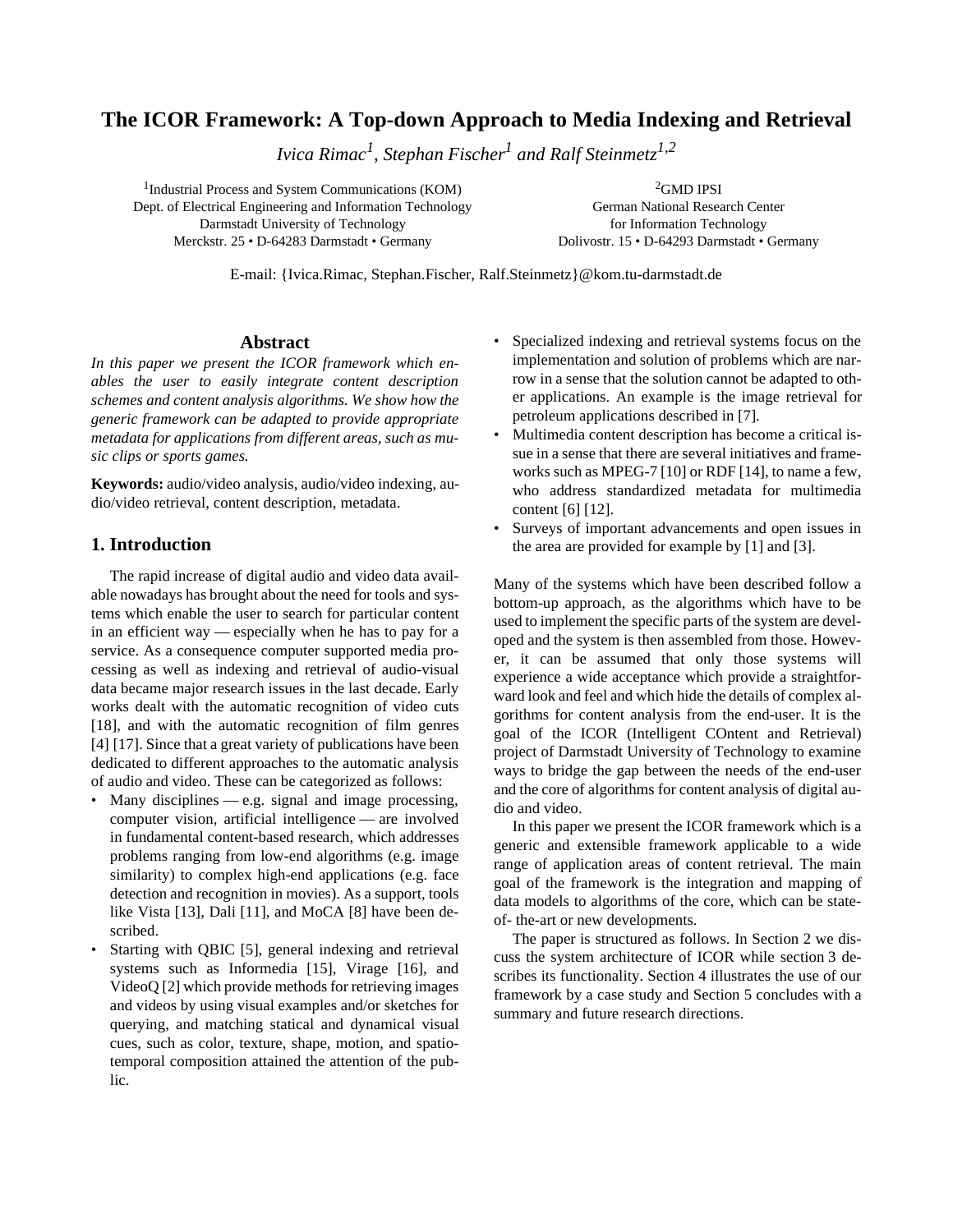### <span id="page-1-0"></span>**2. System Architecture of ICOR**

To be able to map the needs of the end-user to the core of algorithms for content analysis of digital audio and video we propose an architecture consisting of 4 layers:

- the user interface level
- the meta level, where the metadata models are stored,
- the system level, which comprises the analysis modules and the control unit,

the data level, which includes the raw audio-visual data (input) and the description data (output).



**Figure 1.** System architecture of ICOR.

Using a subset of these layers it is possible to derive a set of modular algorithms necessary to implement a specific application. The functionality of the meta and the system level are described in the next paragraphs.

### **2.1. Metadata Level**

The idea behind the ICOR-approach is based on the assumption that a content processing application can be described by unique features and characteristics to a great extent, as an application belongs in most cases to one or only a few domains. Each domain can be represented by one or more metadata models. The characteristics of a metadata model can be categorized into bibliographical, structural, and content descriptive metadata. When searching for particular content usually only a subset of these characteristics will be needed which have to be applied in a combined way. An example could be the query "Search that part of the music clip of a particular singer in which the chorus is performed".

To be able to integrate metadata schemes like the Resource Description Framework (RDF) and MPEG-7 once they will become standards, we use the syntax of XML for the description of content. An example, which has been described in more detail in [9], is provided in section 4.

#### **2.2. System Level**

The indexing model can be used to derive analysis modules automatically without the involvement of the end-user. Hence both modules represent the "knowledge" of a media indexing system. ICOR uses modules to encapsulate analysis algorithms, as well as description schemes. As both the needs of the user and research results in core content processing can change rapidly, it is essential to be able to insert, modify, or replace these modules when necessary. The only constraint for the integration of new metadata modules is that they apply the syntax of XML.

Algorithms for core content analysis may process media, extract content, transform media, and also integrate neural networks. In most cases combinations of these algorithms yield better results, requiring means to combine algorithms via logical rules. As a consequence the data types to be exchanged between the modular algorithms should be as universal as possible since a restriction to a specific type would create incompatibilities between modules [\[8\]](#page-3-0). In ICOR we hide the functionality of the modular algorithms in Java-Beans and increase the computational speed by using native implementations connected via JNI. If an algorithm has to be exchanged we remap the corresponding interface to the new algorithm if necessary. To provide support for the tasks described above, each analysis module is enriched by metainformation according to both a machine processible and a human readable XML-description, as presented in Figure 2.

```
<AModule ID="..." name="...">
  <input_type>...</input_type>
  <output_type>...</output_type>
  <usage>
      <metamodel ID="...">[Name of Module]
      <status>1|2|3</status>
      <input_from ID="...">[Name]</input_from>
         ...
      <output_to ID="...">[Name]</output_to>
         ...
      </metamodel>
      <metamodel ID="..." ...>
      ...
  </usage>
</AModule>
```
**Figure 2.** Description scheme for analysis modules.

These descriptions include the input and output data type of a module, the usage in specific metadata modules, the status of the output — description object, input for other modules, or both — in each specific module, and the other analysis modules to which the modular algorithm is connected.

To guarantee a frictionless processing the control unit performs the interaction with the user and communicates with other system components. In cases when two or more modules need the same input, it is obvious that calling the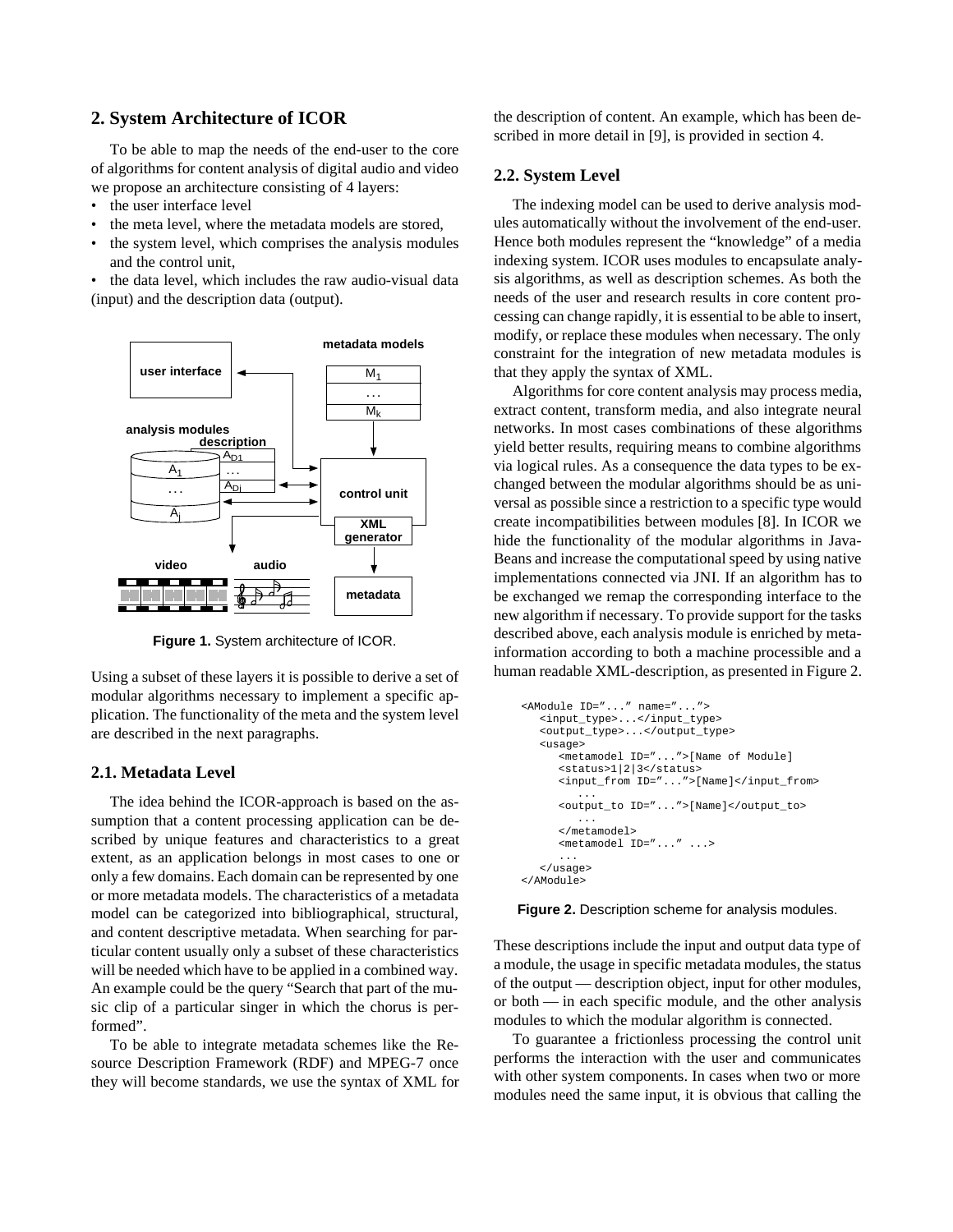<span id="page-2-0"></span>same preprocessing module for each processing chain leads to computational overhead. But since each analysis module is provided with a description, the control unit utilizes this information to calculate the most effective sequential diagram and to check for incompatibilities. Furthermore it is the task of the control unit to guarantee the existence of the output of a module in the memory as long as it is necessary, but to erase it as soon as possible to keep the memory usage low.

### **3. Functionality**

We support two usage modes in the ICOR system: the expert mode, in which the system is maintained, and the user mode, which provides the functionality to index audiovisual data based on a selected metadata model.

#### **3.1. Maintaining the System — the Expert Mode**

The administrator of the system integrates metadata and analysis modules into the framework. He starts with the creation of a metadata module and the determination of the necessary processing chains for that particular model. The analysis modules can either be obtained from the database of existing modules, utilizing module descriptions for support, or new modules have to be inserted. In the latter case a description is set up for each new module and the entries for I/O types are provided by the administrator. Since the information about the actual metadata module is known and the connected analysis modules are defined by the composed processing chain, the corresponding entries in a module's description ([Figure 2](#page-1-0)) are filled automatically.

The control unit utilizes the interface specifications to perform incompatibility checking to avoid abnormal termination in the indexing mode. The control unit adds all modules to a list according to the composed processing chains, and subsequently sorts the list to avoid multiple calls to the same algorithm. As a result one instance of the sequential control protocol is calculated automatically for each metadata model, stored and linked to the metadata module. In the indexing mode it is invoked when the specific model is selected and the indexing process is controlled by the control unit.

When the administrator starts a modification task of a metadata module, the processing chains are derived according to the instance of the sequential control protocol. Subsequently the administrator can delete a metadata entry, after which the corresponding processing chain is removed and the sequential control protocol is recalculated. If the administrator chooses to exchange an element of a processing chain, the interface specifications are used to check for incompatibility. Since the replaced module is not used in the specific metadata model anymore, the corresponding entries are removed from its description and added to the new module's meta-information. The recalculation of the sequential control finalizes the task. If the analysis module is obsolete and no other meta model entry exists in its description, the administrator may choose to remove it from the database.

In summary the ICOR framework is flexible in a sense that the number of analysis modules which can be integrated into ICOR is theoretically unbound. The integration of new modules requires a minimum of modification overhead

#### **3.2. Indexing of Audio-Visual Data — the User Mode**

In the indexing mode the user specifies the raw data file and selects an appropriate metadata model from the model database. According to the linked sequential control protocol the control unit calls the necessary analysis modules and guarantees that all temporal data is kept in memory until all other processes, which need the data as input, are terminated. Finally the output of the top modules of each processing chain is transformed into a content description according to the metadata scheme.

### **4. ICOR Case Study**

In this section we present an example of how ICOR works. First we explain how our audio description scheme and the necessary set of algorithms are implemented by the administrator. We then show how the user plays with the system in order to index a music piece.

In the first step a new model for the indexing of music clips is created by an administrator of ICOR. The model can then be used by common users to index music clips. An example for an audio description is described in Figure 3, details can be found in [\[9\]](#page-3-0).

```
<audio type="song">
   <title>...</title>
   ...
   <type>live|studio</type>
   <genre>classic|rock</genre>
   <applause_set>
      <applause id="1" start="..." end="..."></ap
      ...
   </applause_set>
   <description>
      <bpm extracted_by="matrix|vector|raw">...</
      ...
   </description>
   ...
</audio>
```
**Figure 3.** Audio description scheme.

In the second step the necessary algorithms have to be derived, for example the recognition of the genre and type of a clip, an applause detection and the extraction of rhythm. In most cases the title of a music clip cannot be recognized automatically. We hence initiate a user interaction request